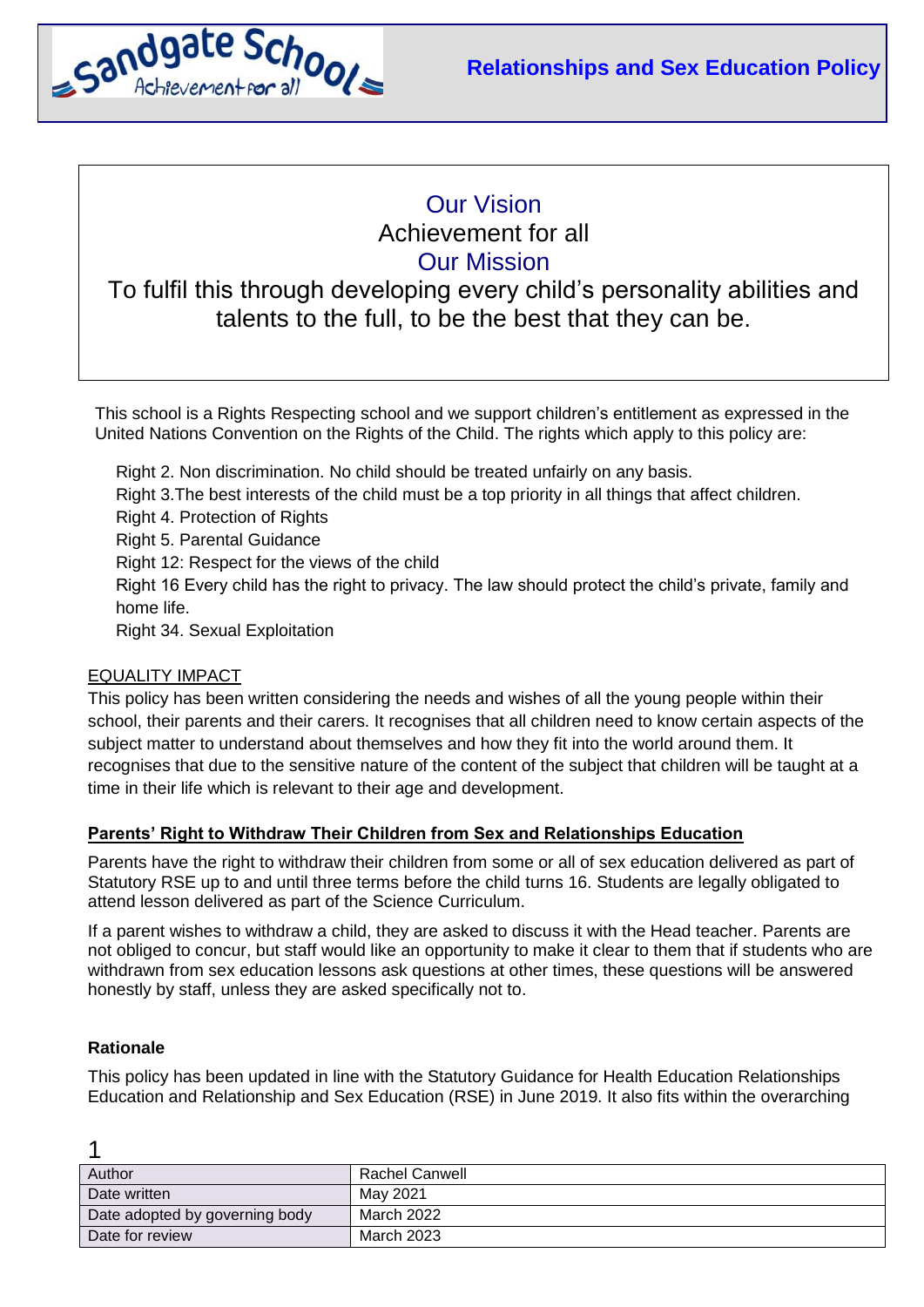

 $\mathcal{D}$ 

ethos of Keeping Children Safe in Education (KCSIE) and associated aspects including issues around Female Genital Mutilation and Child Sexual Exploitation.

Sandgate is an all age (3-19) school which caters for students with severe and profound learning difficulties. This policy outlines the teaching, organisation, management and philosophy of RSE at Sandgate.

It has been written and developed by the PSHE Subject Leader in conjunction with class teachers, the Head teacher and Governing Body, who are also responsible for the implementation and monitoring of the Policy.

Relationships and Sex Education is an integral part of our Personal Health, Social & Emotional Education (PHSEE) programme, an area which is considered important throughout our school.

We believe that Relationships and Sex Education is an ongoing process, which should start in the home and continue at school. This process should happen in partnership with parents. A positive effort has and will continue to be made to inform and involve parents throughout the development and delivery of this curriculum.

The school's programme of Relationships and Sex Education will be embedded within the school's PHSEE curriculum and will help children to respect themselves and others. It will be supported by the 'SoSafe' programme. Further details about the content of this programme can be found later in the document.

As well being supported by the SoSafe programme, this philosophy is linked to and supported by our Rights Respecting Schools Status.

Parents have the right to withdraw their children from all or part of any sex education provided, but not from the biological aspects of human growth and reproduction provided under the National Curriculum Science syllabus.

At Sandgate we support the view that all students should learn about their sexual development, together with an awareness of their relationship with others, and that this may be a way to enhance their ability to lead their lives with fulfilment. We believe that Relationships and Sex Education should be factually and medically correct and should treat intimate relationships as a normal and pleasurable fact of life.

We also expect other learning outcomes to be enhanced by the increased self esteem and confidence which a good sex education programme can bring about.

We want young people to understand the difference between 'healthy and unhealthy' relationships, and to understand that they have the right to choose and consent within all different types of relationships.

We believe that the basis of moral behaviour depends on each feeling valued for what we are. The students need first to experience self esteem before they can form satisfying relationships with others. Although some of our students may never experience marriage and parenthood, this does not mean that they are to be excluded from forming loving and caring relationships during their lives. The aim is to give students the skills to conduct such relationships with dignity and appropriate assertiveness and to avoid being exploited.

Relationship and Sex Education should be inclusive of difference, including gender identity, sexual orientation, disability, ethnicity, culture, age, faith or belief or other life experience. It should promote gender equality in relationships and recognise and challenge gender inequality, whilst reflecting girls' and boys' different experiences and needs.

| Author                         | Rachel Canwell |
|--------------------------------|----------------|
| Date written                   | May 2021       |
| Date adopted by governing body | March 2022     |
| Date for review                | March 2023     |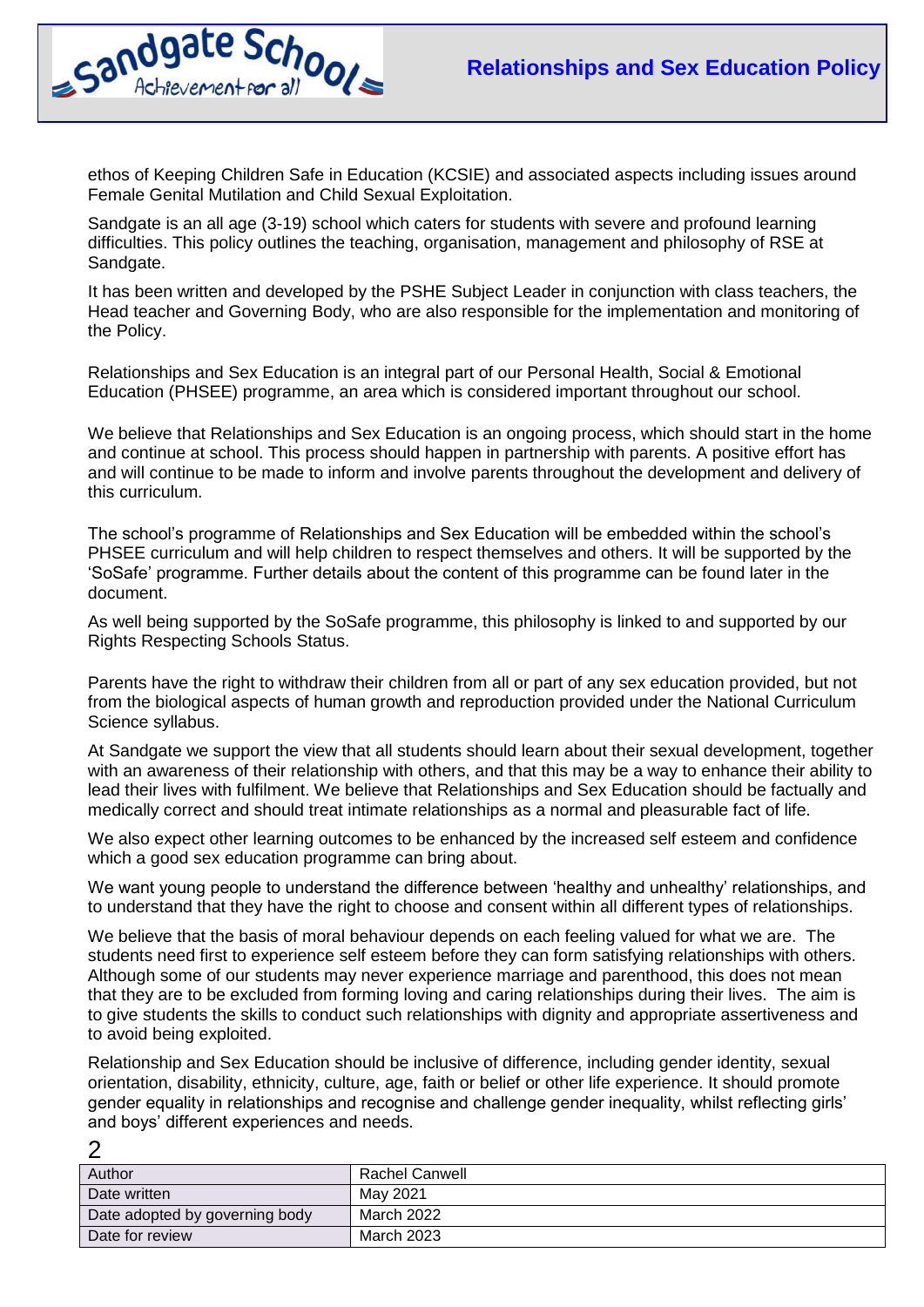

Students should be made aware of, and given appropriate and targeted support to ensure their online safety. They should be given guidance about use of technology, particularly with regard to sharing images online or between their social network. This is a growing an important focus and we recognise that for many of our students their 'online' community is an area they need specific support to navigate.

# **Aims:**

 $\mathbf 2$ 

- To provide access to knowledge and information to which all students are entitled and providing appropriate support with in a supportive and positive environment and ethos.
- To clarify or reinforce knowledge students have already acquired
- To raise students' self-esteem and confidence, especially in their relationships with others, whilst emphasising the respect due to partners
- To develop and embed understanding of key concepts including 'CONSENT' and 'CHOICE'
- To help students to understand their sexual feelings, emotions and behaviour, so that they can lead fulfilling and enjoyable lives
- To develop skills in language, decision making, choice and assertiveness which are necessary in a range of situations
- To understand and identify healthy and unhealthy relationships.
- To help students understand online safety and appropriate use of technology, including social media.
- To promote acceptable and appropriate behaviour in public and private situations and to encourage the ability to value and sustain long-term caring relationships
- To teach and rehearse strategies which reduce the risk of exploitation, misunderstanding and abuse and provide means to report abuse in line with Safeguarding policies and procedures.
- To provide the confidence to be an active member of society regardless of sexuality, gender, disability, ethnicity, culture, age, faith or belief or other life experience.
- To support access to information and facilities through access to school based and community health services and organisations, with appropriate awareness of individuals right to confidentiality.
- Encourage the use of correct vocabulary.

# **Methods for Sex and Relationships Education**

- Staff will decide the most effective methods to use with specific groups of students and the students may be grouped according to cognitive ability in the senior school. Staff will make an individual assessment of students needs and will provide appropriate support materials and access methods. These should be in line with a students accepted method of communication.
- When assessing materials used for the teaching of Sex and Relationships staff will be mindful of the key concepts/language found within the SoSafe programme and will avoid/modify any materials which may contradict or undermine this.

| Author                         | Rachel Canwell |
|--------------------------------|----------------|
| Date written                   | May 2021       |
| Date adopted by governing body | March 2022     |
| Date for review                | March 2023     |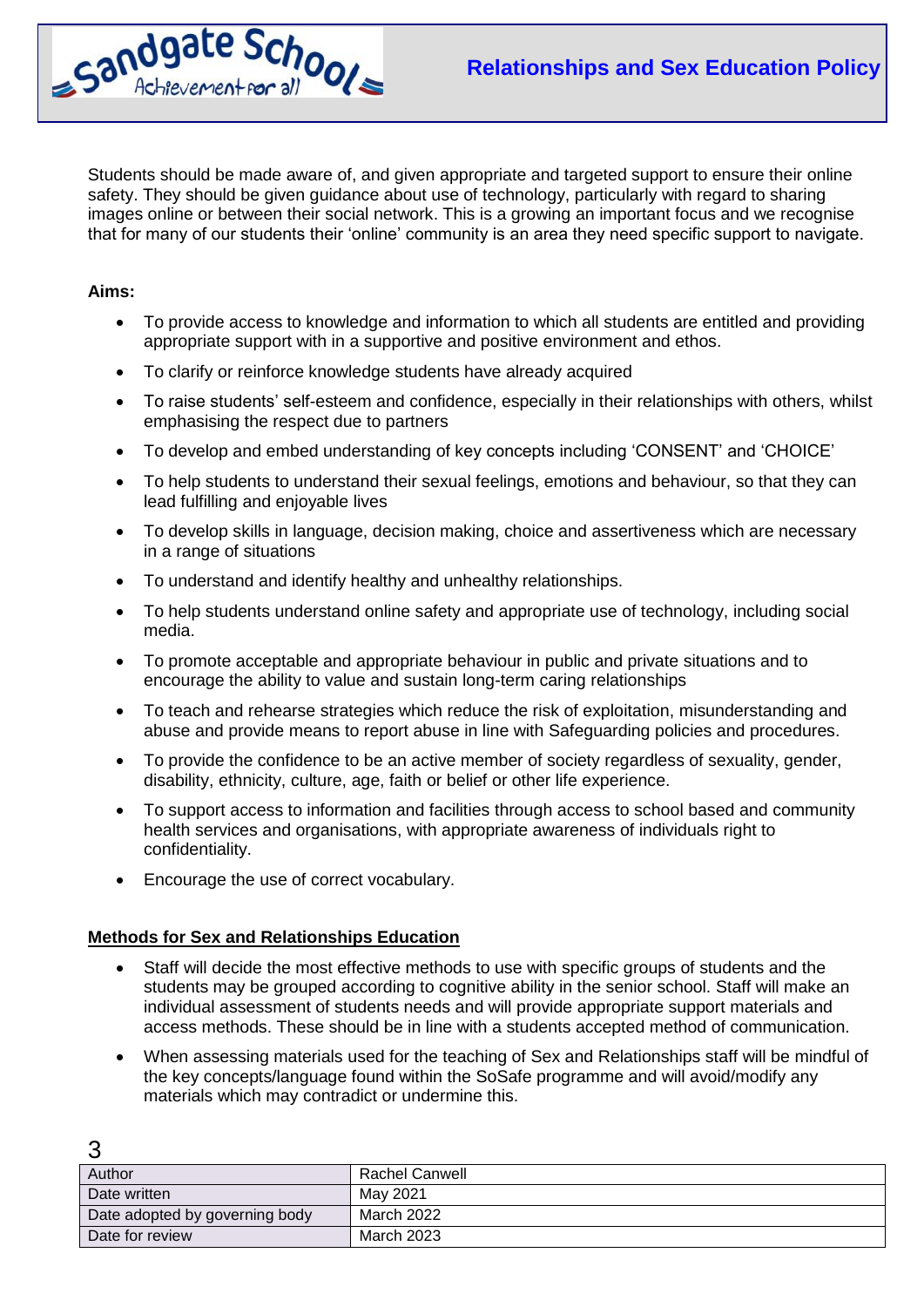

- Staff will also use the Progression Pathways appropriate to this subject to help assess which level of understanding a student currently has and what are the next steps.
- In line with Government Expectation the content of the provision will be age and developmentally appropriate. It will be delivered in a way that is most beneficial to each individual student

# **The Sex Education Programme**

We expect that all students shall experience a programme of sex education and personal development at a level which is commensurate with their cognitive development.

 We consider that such a programme can successfully follow the outline given below for most of our students.

- Who am I? What do I look like?
- Body Parts, privacy, private body parts
- Body changes at puberty
- Whom do I know? How do I behave with them?
- Staff will judge when students are ready to move on to more specific work of sexuality and sexual relationships which will include:
	- o Menstruation
	- o Contraception and sexual health
	- o Pregnancy and birth, including post and prenatal care / health

# **Provision**

EYFS provide the foundation of Sex and Relationships Education through the areas of **Personal, Social and Emotional Development, Physical Development** and **Understanding the World – People and Communities.**

From EYFS onwards Sex and Relationships provision will be delivered via two areas of the curriculum.

1. Through National Curriculum Science where they are required to learn

# **Key Stage 1**

- To identify, name, draw and label the basic parts of the human body and say which part is associated with each of the senses.
- To notice that animals including humans have off spring which grow into adults.

# **Key Stage 2**

 To identify that humans and other animals have skeletons and muscles for support, protection and movement.

| Author                         | Rachel Canwell |
|--------------------------------|----------------|
| Date written                   | May 2021       |
| Date adopted by governing body | March 2022     |
| Date for review                | March 2023     |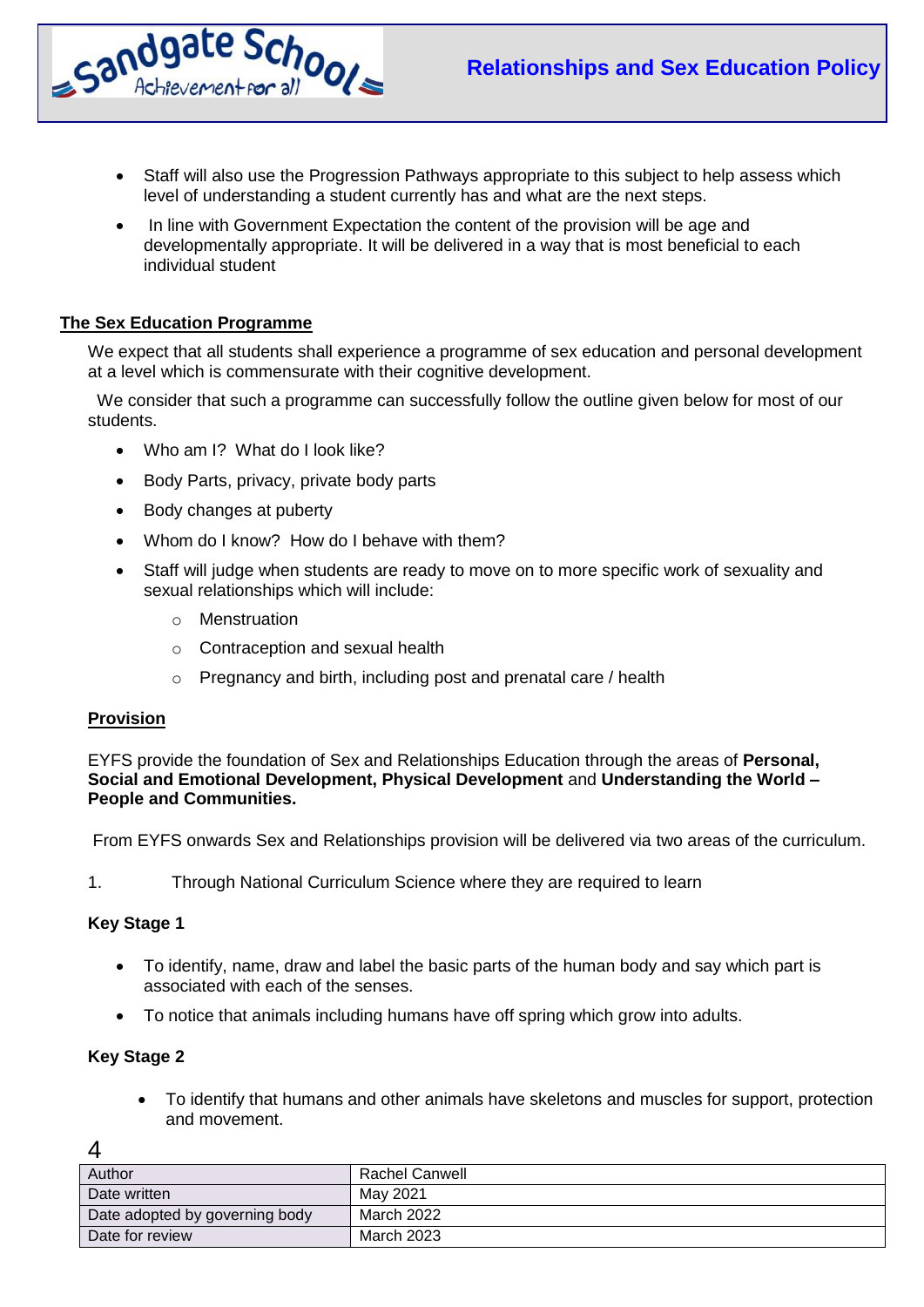

- To introduce human body parts associated with skeletons and muscles, finding out how the different body parts have special functions.
- To describe the changes as humans develop to old age.
- To learn about changes in puberty.

# **Key Stage 3**

 To learn about reproduction in humans, including structure and function of male and female reproductive systems, menstrual cycle (without details of hormones) gametes, fertilisation, gestation and birth to include effect of maternal lifestyle on focus through placenta.

# **Key Stage 4**

 $\sqrt{2}$ 

- To learn about hormones in human reproduction,
- To learn about hormonal and non-hormonal methods of contraception.

### **Key Stage 3 and 4 Science is taught following the OCR syllabus. The unit directly relating to Relationships and Sex Education is entitled 'Babies'.**

#### **Specific Learning objectives are:**

- Recall the names of the main organs of the female reproductive systems.
- Recall the names of the main organs of the male reproductive systems.
- Recall the function of the testes
- Recall that typical body cells have 46 chromosomes: females have 23 pairs (Including xx); males have 22 pairs and an odd pair (xy)
- Know that that sperm and egg cells have 23 chromosomes each.
- Know that fertilisation occurs by the fusion of a sperm and an egg cell, which produces an egg with 46 chromosomes.
- Recall that the fertilised egg develops into a foetus.
- Know that the placenta is the exchange surface used to transfer substances between the mother and the foetus and what happens to it after child birth.
- Know that the chemicals called hormones are involved in reproduction to include male: testosterone and female: oestrogen and progesterone.
- Recall some of the changes that occur in the female body after fertilisation: stopping periods and gaining weight.
- Know that periods start again after childbirth
- Explain the use of hormones in contraception and evaluate hormonal and non-hormonal methods of contraception.

| Author                         | Rachel Canwell |
|--------------------------------|----------------|
| Date written                   | May 2021       |
| Date adopted by governing body | March 2022     |
| Date for review                | March 2023     |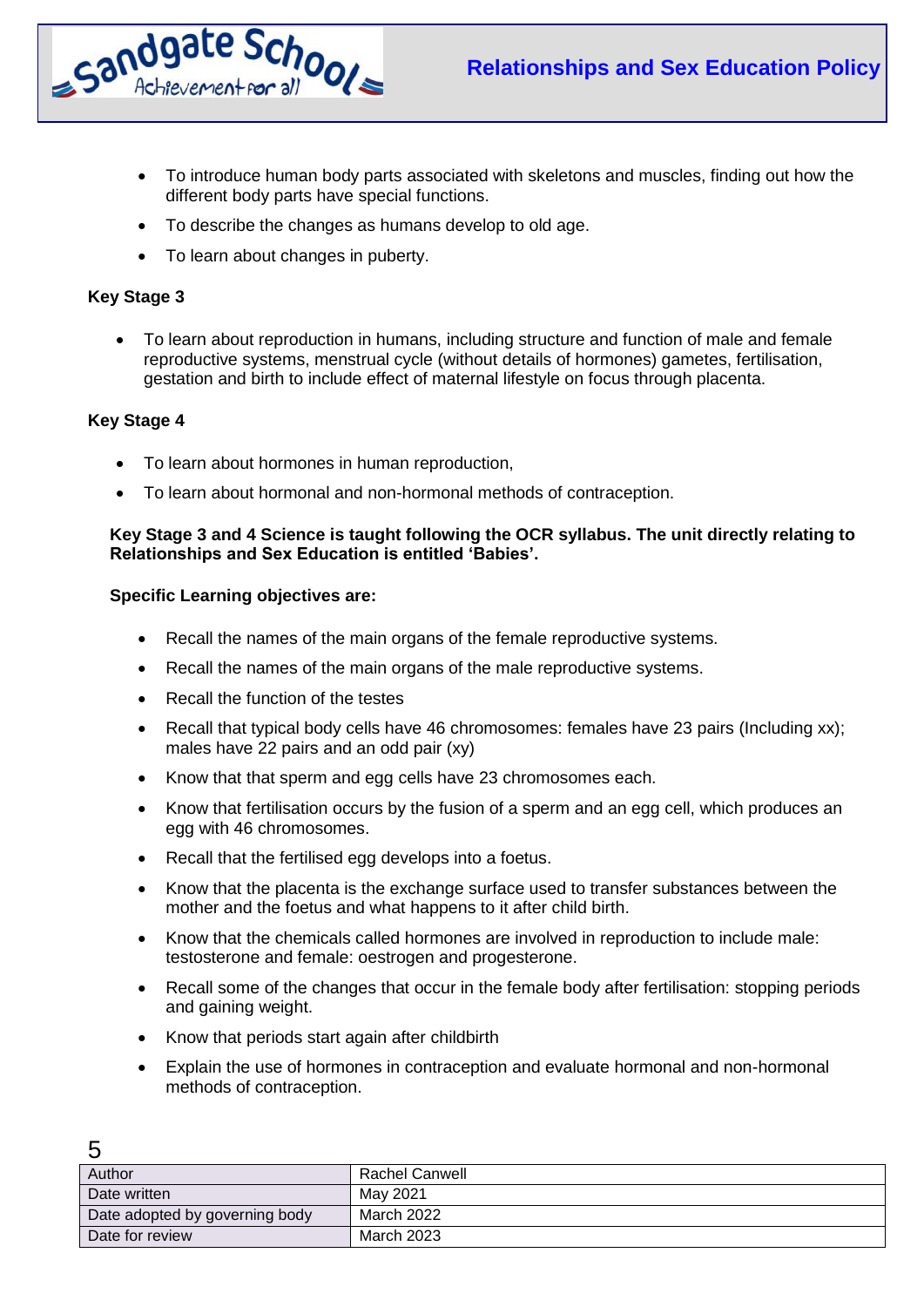

2. Through the PHSEE scheme of work at each Key Stage and through the SoSafe programme

# **SoSafe**

This programme is a carefully structured approached designed to support children and young adults with ASD and Complex Learning Difficulties, in their understanding of making and sustaining healthy relationships across the community.

SoSafe is not a Sex Education Teaching tool. It supports young people's understanding of healthy, safe relationships and the concept of CONSENT. However, it is key to our philosophy on Sex and Relationships, both in terms of it's visual/symbol based delivery and the language it uses. Therefore, when teaching any element of Sex and Relationships staff will link closely to the content and language found within the programme.

The Structured element of this programme begins late in KS2 (although needs will be assessed on a case by case basis) and teaches students in a structured way about the importance of choice and consent. In the years proceeding this (EYFS to KS2) the PSHE curriculum will focus on developing the prerequisite skills to enter the programme.

These include:

- Understanding and using terms "YES/ NO"
- Identifying and naming emotions
- Appropriate ways of greeting different people
- Naming/ pointing to parts of their body
- Some understanding of the terms 'Public / Private '

The SoSafe programme will also assist students in dealing with the emotional aspects of relationships, including their breakdown. The programme is tailored to the age and the physical and emotional maturity of the children and is delivered by the school staff and invited professionals. The programme is designed to be followed in a structured way in order to teach and embed key concepts. It will be supported by other materials, particularly those from the PSHE Association website. Staff will be consistent in the language they are using in order to support students understanding and avoid confusion.

SoSafe also gives students a way of reporting abuse and unwanted behaviour. The programme relies heavily on the use of visual supports, giving students alternative ways of understanding and communicating complex social and emotional issues.

# **Online Relationships**

Staff will provide ongoing and targeted support to help students make appropriate choices about their online interactions, relationships and use of technology. This is likely to be evolving and individual but will also include whole group taught sessions. This may include discussions relating to pornography. The *PSHE Association SEND Framework* provides guidance and support, in addition to sign posting to specific supporting organisations.

|         | ۰<br>. .          |
|---------|-------------------|
| ×<br>M. | I<br>٦<br>٠<br>۰. |

| Author                         | <b>Rachel Canwell</b> |
|--------------------------------|-----------------------|
| Date written                   | May 2021              |
| Date adopted by governing body | March 2022            |
| Date for review                | March 2023            |